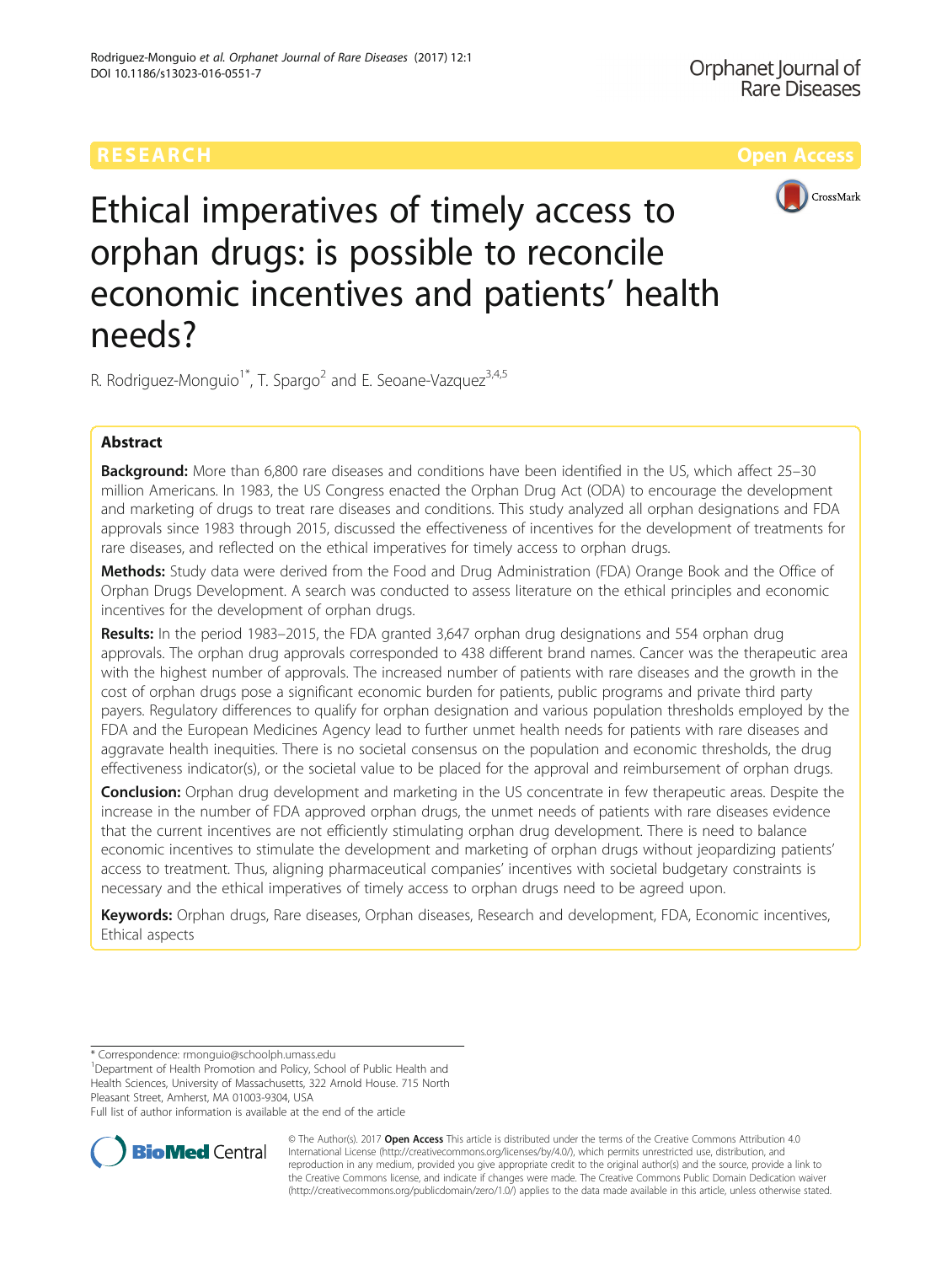## Background

Chronic conditions such as heart disease, stroke, cancer, diabetes, and arthritis affect millions of patients in the United States (US) [\[1\]](#page-6-0). These prevalent diseases have traditionally attracted significant research and economic resources from public and private institutions, organizations and pharmaceutical companies. Simultaneously, a large number of diseases and conditions afflict a relatively small number of patients. As of March 18, 2016, the National Institutes of Health Genetic and Rare Disease Information Center have listed more than 6,800 rare diseases and conditions in the US, which affect an estimated 25–30 million Americans [\[2](#page-6-0), [3\]](#page-6-0). Approximately, 250 new rare diseases and conditions are described each year [[4](#page-6-0)]. Growing attention has been given to ultra-rare diseases (i.e., disease or condition that affects a small number of patients in the US), [\[5](#page-6-0)–[8\]](#page-6-0). Although there is no consensus yet on the definition of an ultra-rare disease, the concept has been applied in the literature to diseases that have a prevalence of <1 per 50,000 persons [[9\]](#page-6-0).

Most modern societies consider an ethical imperative to ensure patients' access to drugs for the prevention and treatment of severe and life-threatening diseases. Historically, research and development (R&D) efforts focused on the most prevalent diseases and conditions. Only recently, attention has turned to a growing number of rare diseases that affect a large combined number of patients and require new and improved treatment alternatives for addressing patients' unmet health needs.

Regulatory initiatives and R&D efforts during the past three decades resulted in the development and approval of a significant number of drugs for rare diseases and conditions (i.e. orphan drugs). While orphan drugs improve the health status and quality of life of patients, the cost of new orphan drugs also limit patients' access to treatment.

This study analyzed all orphan designations and US Food and Drug Administration (FDA) approvals since the enactment of the Orphan Drug Act (ODA) in 1983 through December 31, 2015, discussed the effectiveness of incentives for development and marketing of treatments for rare diseases and conditions and patients' barriers to access orphan drugs, and reflected on the ethical imperatives for timely access to orphan drugs in the current context of its societal value.

In spite of the significant increase in the number of orphan drugs approved by the FDA since the enactment of the ODA in 1983 and the faster than the economy increases in orphan drug prices, the economics of the orphan drug market remain controversial among some scholars and stakeholders. Given the growing number of rare and ultra-rare diseases, the overall rising cost of healthcare and stretched budgets to cover rare disease

treatment, this study has the potential to enrich and appraise the current debate on the ethical imperatives of providing timely access to orphan drugs. A comprehensive understanding of the ethical considerations of access to safe and effective orphan drugs is essential as research continues related to the regulation of drug development for rare diseases and to the implementation of public policies that may impact treatment affordability.

## **Methods**

Study data were derived from the FDA Approved Drug Products with Therapeutic Equivalence Evaluations (i.e. Orange Book-OB) versions from 1983–2015, the electronic version of the OB, the FDA OOPD List of Orphan Designations and Approvals, documents and data from the FDA's website. Data were updated through December 31, 2015. Study data included all orphan designations and approvals/licenses listed by the FDA since the enactment of the ODA in 1983 through December 31, 2015.

A PubMed and EconLit search of peer-reviewed papers on the incentives for the development of orphan drugs and the ethical dilemmas to be considered when funding research and treatment for rare diseases and conditions was conducted using the search terms "orphan drugs" OR "rare diseases" AND "access" OR "price" OR "cost" OR "incentives" OR "ethics", with limits for English language, publication from 1983–2016. Our search defined, a priori, a set of criteria for selecting studies, assessing the methodologic quality of those studies, and synthesizing the evidence across studies. Criteria for inclusion or exclusion of retrieved articles were determined before the literature search; article review was conducted independently by 2 reviewers. Manuscripts were excluded if they were: 1) not published in English or as full-length peer-reviewed manuscripts (e.g. letters to the editor, commentary or point of view), 2) primarily assessed safety or effectiveness of orphan drugs, 3) duplicate articles, 4) focused on societal willingness to pay, 5) case studies for particular diseases or 6) updated in a more recent article. References cited in the retained articles were reviewed for additional articles. Overall, of 262 articles retrieved, 24 articles were retained. Data were qualitatively assessed following a structured and standardized approach. A standardized data abstraction form, using a spreadsheet template in excel, and a checklist were developed and utilized by the authors to assess retrieved manuscripts. The data abstraction form included study question, study design and characteristics of studies including year when the study was conducted and country, study population, sample size, patient demographics and assessed clinical condition(s), perspective of the analysis, and study findings. Two authors abstracted information from studies independently. The results from the data abstraction were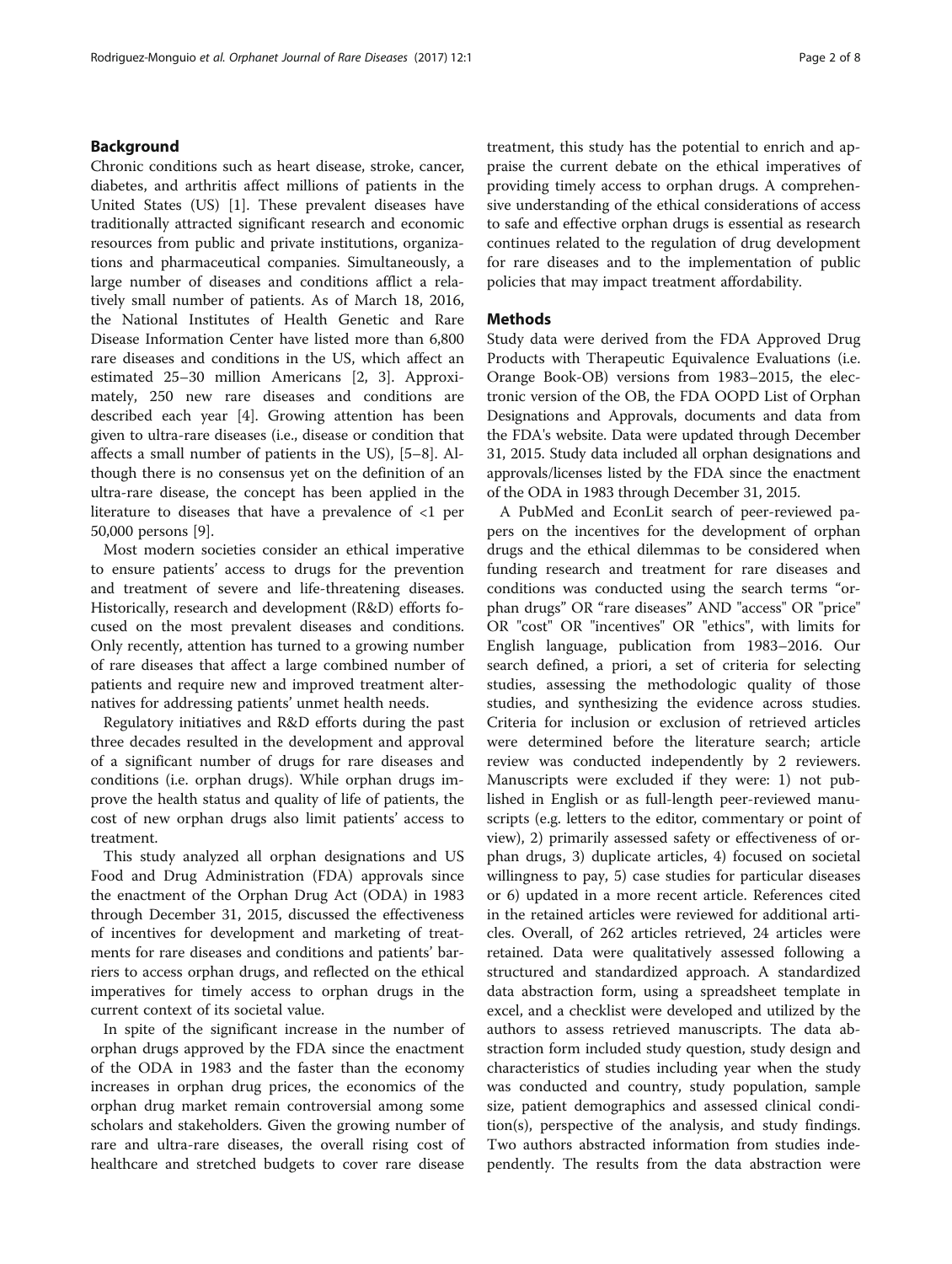compared only after completing the review of the articles. Discrepancies between authors were resolved by the third author.

## Results

## Patients' unmet health needs

The lack of clinical alternatives for the prevention and treatment of rare diseases and conditions has been attributed to the difficulty of recovering the R&D cost due to the small size of the population and potential for profits. In response to those concerns, in 1983, the US Congress enacted the Orphan Drug Act (ODA) to encourage the development and marketing of drugs to treat rare diseases and conditions [[10](#page-6-0)]. Orphan drug status initially applied to products whose sales in the US market would not cover the costs incurred during product development. In 1984, the ODA amendment expanded the definition of orphan drugs to include drugs for any disease or condition that affect less than 200,000 persons in the US [\[11\]](#page-6-0).

The US and the European Union (EU) use different methods and population thresholds to determine if a drug qualifies for orphan designation. The US Food and Drugs Administration (FDA) uses the prevalence of the disease (i.e. number of people that have the disease), while the European Medicines Agency (EMA) uses the prevalence proportion (i.e. proportion of people in the population that have the disease). In the EU, the prevalence of the condition must not be more than 5 in 10,000 persons [[12](#page-6-0)]. Employing the disease prevalence instead of a disease prevalence proportion means that as the population grows, a smaller percentage of the population will need to be impacted by a rare disease in order for a drug to qualify for the orphan drug legal provisions. On January 1, 1984 a drug for a disease affecting less than 1 in 1,174 Americans would had qualified for orphan designation based on the 200,000 patient population threshold - authors' estimations using data from the US Census Bureau, 2016. On January 1, 2016, a disease must affect less than 1 in 1,615 Americans to qualify for such orphan designation. Therefore, the use of disease prevalence conflicts with the overall concept of vertical justice of health as the regulatory arbitrary cut-off point will continue to proportionally exclude rarer diseases and conditions over time. Conversely, it is expected that a growing population will lead to the identification of more rare diseases and thus, additional health care needs will have to be addressed with fewer resources for each condition.

The ODA has been credited to result in a significant increase in the number of drug approvals for rare diseases and conditions [[13, 14](#page-6-0)]. In the period 1983–2015, the FDA granted 3,647 orphan drug designations and 554 orphan drug approvals (Fig. [1\)](#page-3-0). The orphan drug

approvals correspond to 438 different brand names; 53 branded drugs had more than 1 orphan approval (range 2–6). The orphan drug approvals targeted 277 rare diseases. There were 191 diseases with 1 orphan designation and 86 diseases with two or more orphan designations. Cancer was the therapeutic area with the highest number of approvals (177 orphan approvals, 31.9% of the total number of orphan approvals), followed by infectious diseases excluding HIV (46, 8.3%), hemophilia and other bleeding disorders (32, 5.8%), HIV and related comorbidities (19, 3.4%), growth failure (13, 2.3%), pulmonary arterial hypertension (12, 2.2%), and transplant related designations (11, 2.0%). Other therapeutic classes had 244 orphan approvals representing 44.0% of the total approvals [[15](#page-6-0)]. Individuals living with rare diseases often experience delays in diagnosis, misdiagnosis, and psychological and economic stress [\[16](#page-7-0)]. Physicians may lack needed clinical knowledge about rare diseases and available treatments leading to delayed diagnosis and inadequate care. In a survey of 5,980 patients and patient caregivers living in 17 European countries, assessing eight prevalent rare diseases, Kole & Faurisson found that 41% of orphan disease patients received at least one incorrect diagnosis prior to receiving a proper diagnosis [\[16\]](#page-7-0). Furthermore, patient's care mainly focuses on managing symptoms instead of holistically addressing the patient health care needs.

## Economic incentives for the development and marketing of orphan drugs

Under the provisions of the ODA (1983) economic incentives to develop and market orphan drugs, include grant funding for academic-based researchers or companies, tax credits for expenditures incurred during the clinical trials phase, waivers of the Prescription Drug User Fee Act (1992) filing fees, and a seven-year market exclusivity for FDA-designated orphan drug indications. During the orphan market exclusivity period, the FDA cannot approve a new drug application or a generic drug application for the same product and for the same rare disease indication. In the EU, the European Parliament adopted the Orphan Drug Regulation 141/2000 [\[10](#page-6-0)] that provides similar market incentives to encourage development of orphan drugs.

There is a risk that developing orphan drugs for low prevalence rare diseases and consequently small market size is less attractive for the pharmaceutical industry [\[6](#page-6-0)]. Prior research found a modest impact of the ODA seven-year orphan drug market exclusivity provisions. The orphan drug market exclusivity provision increased the effective patent life of orphan new molecular entities (i.e., a new drug containing an active ingredient that has never before been approved for marketing in the US) by an average of 0.8 years [[17](#page-7-0)]. Nevertheless, orphan drugs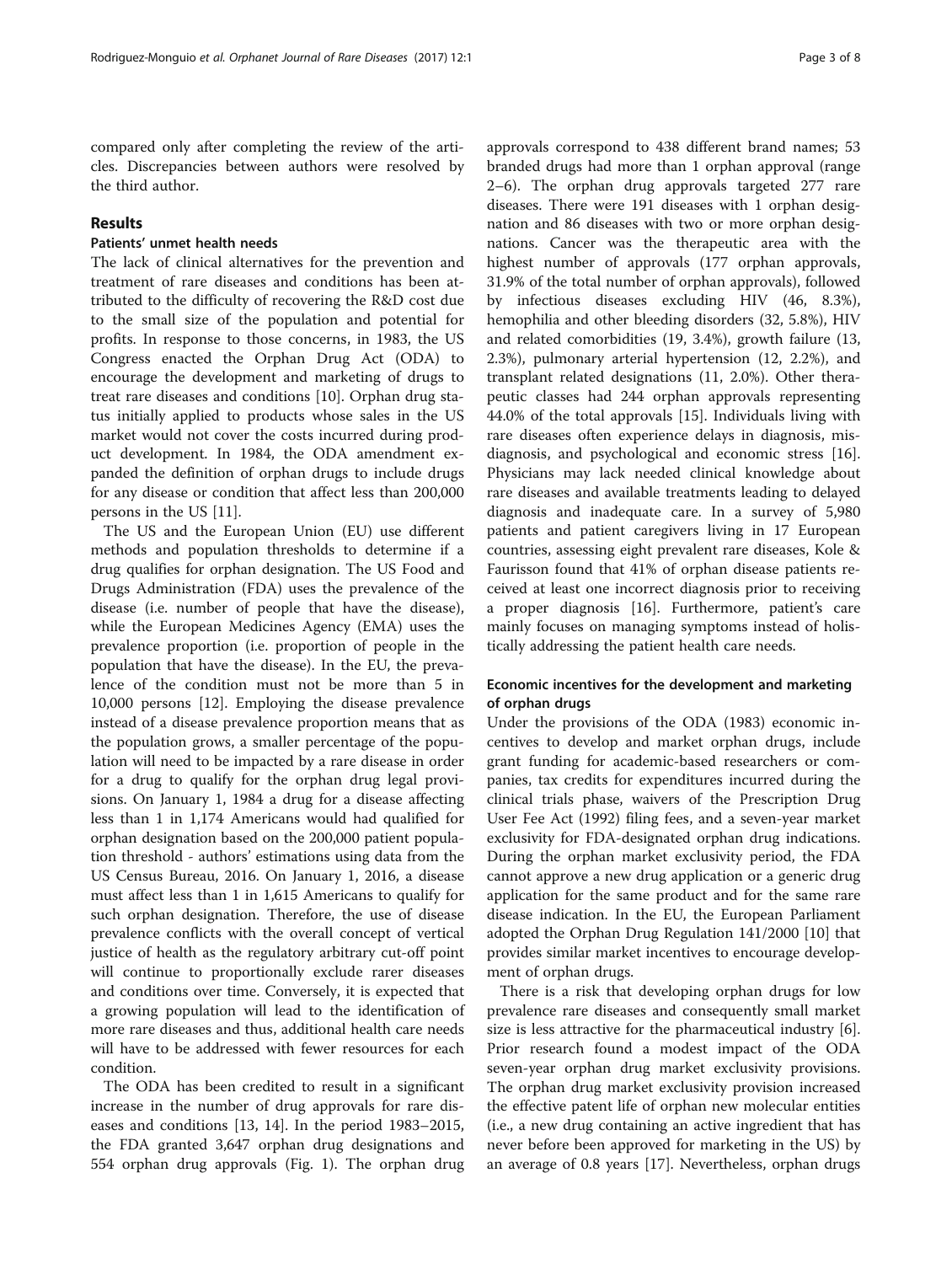represent an increasingly important component of the pharmaceutical market. The orphan drug market represented approximately 22% of total pharmaceutical sales in 2010 with a mean per year economic value per drug of US\$637 million [[18\]](#page-7-0). The return of the investment in an orphan drug exceeds the return of the investment in a non-orphan drug (8.4% and 2.3%, respectively) [\[19](#page-7-0)]. The excess in the return of the investment is even greater when the drugs are brought to the market (30.1% and 17.1% for orphan and non-orphan drugs, respectively) [[19\]](#page-7-0). Furthermore, orphan drugs can bring in significant revenues for pharmaceutical companies in global sales, [[20\]](#page-7-0) raising criticisms of high treatment costs of orphan drug products [[21](#page-7-0)] and challenging the assumption that developing orphan drugs without public support is not profitable for pharmaceutical companies.

Current incentives to develop and market orphan drugs do not promote long-term innovation [\[22\]](#page-7-0) or address some of the pressing concerns regarding treatment affordability for patients and third party payers [[23](#page-7-0)]. In addition, patients may end up paying twice for the same drug through public funds to develop orphan drugs and the cost of treatment [\[17](#page-7-0)]. Therefore, there is need to balance economic incentives to stimulate development and marketing of orphan drugs without threating affordability. Despite the significant increase in the number of FDA approved orphan drugs during the last three decades, the unmet needs of rare disease patients suggest that the current financial incentives are not efficiently stimulating orphan drug development and marketing [[17, 24\]](#page-7-0).

## Barriers to access treatment for rare diseases

The cost of care for rare diseases poses an important economic burden to patients, third party payers and the society at large. The average annual direct health care cost per patient with rare diseases varies significantly by patient and disease characteristics [\[25](#page-7-0)]. In general, the cost of orphan drugs exceeds the cost paid for drugs for common diseases and the standard thresholds used to determine the cost-effectiveness of drugs [[26](#page-7-0)]. In the US, estimations of the average annual direct health care cost per patient range from \$118,293 (2005 USD) to \$161,441 (2003 USD) for hemophilia [[27\]](#page-7-0), \$63,127 (2006 USD) for cystic fibrosis [[28\]](#page-7-0), and \$28,590 (2012 USD) for the Duchenne muscular dystrophy [[29\]](#page-7-0). Inpatient care and prescription drugs are the main health care cost components related to rare diseases treatment cost.

Concerns have been raised about the high prices of orphan drugs [\[13](#page-6-0), [18](#page-7-0), [20](#page-7-0), [30](#page-7-0)]. The price of orphan drugs is often the most significant barrier for patients to access care. Life-threatening health conditions and the lack of therapeutic alternatives creates an inelastic demand for orphan drugs leading to high prices in a market with already limited competition. The current reimbursement of orphan drugs on an exceptional basis may not be economically sustainable due to the existing budget constraints and the growing number of orphan drugs approved by the FDA [[26\]](#page-7-0).

### The societal value of orphan drugs

The societal value of orphan drugs can be framed by a variety of ethical constructs. If society wishes to maximize total net benefits, in line with a classic utilitarian doctrine (i.e., maximize utility for the greatest number of individuals in society), the cost-benefit ratio of rare diseases may be less favorable to receive public funding as they would in an egalitarian approach (i.e., maximize equality of individuals) [\[31\]](#page-7-0). The goal of achieving an egalitarian outcome can be based on reaching a predetermined threshold of

<span id="page-3-0"></span>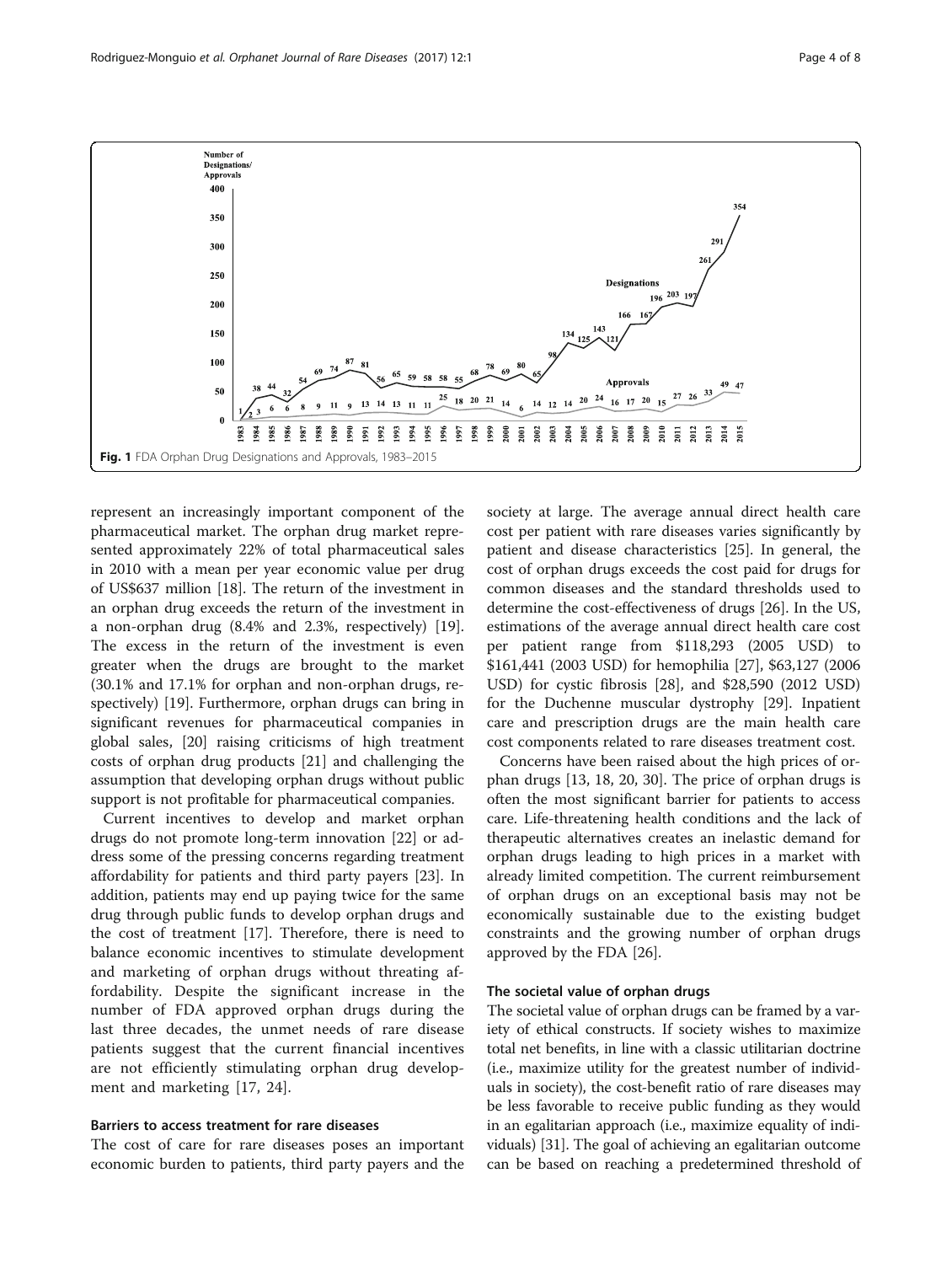health, a general prioritization of the worst off, or amount of resources for an individual [\[31](#page-7-0)]. Thus, an egalitarian doctrine would provide a greater foundation for public funding for orphan drugs development and treatment coverage for rare diseases. Alternatively, the rule of rescue, or the ability to intervene if a treatment becomes available, may also provide a justification for funding rare disease treatments with public resources. This argument presupposes that rare disease patients will have timely access and will be positively impacted by these treatments [[32](#page-7-0)].

The ethics of the resource allocation to funding orphan drugs has been discussed but not agreed upon in the literature [\[22](#page-7-0), [33](#page-7-0)–[35\]](#page-7-0). There is no societal consensus related to whether or not the size of the patient population, in itself, is a justifiable factor in employing distinct measures of effectiveness and economic evaluation (e.g. cost-effectiveness) for the approval and reimbursement of orphan drugs. While some authors argue that the special status argument for public funding and reimbursement of orphan drugs does not stand up to critical assessment [[34\]](#page-7-0), others have strengthened the importance of using economic evaluation, political debate [\[23](#page-7-0)], and social dialogue [\[23](#page-7-0), [35\]](#page-7-0) to balance distributive justice to orphan drug development and access. Further, the outcome measure of effectiveness, whether premature mortality, quality adjusted life years, achieving a minimum acceptable life expectancy, or any other proposed metrics remains unclear [\[22](#page-7-0), [34](#page-7-0)].

The average treatment cost is often skewed by a small proportion of patients requiring a large amount of health care resources [\[25](#page-7-0), [36\]](#page-7-0). In addition, making inferences about the average cost per patient or per rare disease is challenging due to the high-degree of variability in the health care needs, and the type and cost of treatment. These considerations, may also vary on an individual level, at which point the argument is no longer looking at a potentially favored group, but prioritizing one patient over another, which runs counter to egalitarian concepts [[34\]](#page-7-0).

The role of identifiability of the patient population is also a component of the rule of rescue when making decisions about allocation of resources to rare diseases [[31\]](#page-7-0). Patient registries and genetic screening, when available, are becoming increasingly more common to help identify patients. Patient registries provide valuable but also sensitive data, and thus, require patient privacy protections and a thorough understanding of the ethical and legal implications of proprietary use of medical data. All orphan drug patient registries are subject to federal privacy protections in the US. However, the rare disease population may be more vulnerable when it comes to protecting patient privacy as the small population affected, and often distinctive characteristics of the conditions, make potentially easier to identify individuals [\[37](#page-7-0)]. In addition, data ownership becomes challenging for rare diseases as the partnership models for registries are often more complex and the data have the potential to lead to more profitable treatments. Efforts have been led by government agencies, patient organizations, and independent health organizations in the US and Europe to outline best practices for patient registries [\[37](#page-7-0)].

### Ethical imperatives for timely access to orphan drugs

Orphan drugs are often for treatment of life-threatening diseases. In this context, the right to life may be constructed as the right to health. The Universal Declaration of Human Rights, proclaimed by the General Assembly of the United Nations in 1948 established the right to life codified in the European Convention on Human Rights (1950) [\[38\]](#page-7-0). Constitutional rights in western countries often include the right to life as one of the fundamental moral principles. The right to the "highest attainable standard of health" was first depicted in 1946 in the Constitution of the World Health Organization [[39](#page-7-0)]. Since then, the right to health has been included in several international treaties and declarations and it is protected constitutionally in most developed economies with the notable exception of the US [\[40\]](#page-7-0). The European Court of Human Rights (ECHR) has interpreted the right to life as protecting the need for medical care [\[38\]](#page-7-0).

The ECHR addressed the need for orphan drug treatment funding in Nitecki vs. Poland (2002) [\[41\]](#page-7-0). Nitecki, a Polish National with amyotrophic lateral sclerosis, challenged Poland's refusal to refund the full cost of his drug under his right to life under Article 2 of the Convention of Human Rights. The ECHR found that the case was not a violation of the Convention of Human Rights, although the ECHR asserted this was due to the government's funding already more than two-thirds of the treatment cost.

Rare diseases often result in disability. The Convention on the Rights of Persons with Disabilities, adopted by the United Nations (UN) in 2006, echoed and expanded upon the ideas articulated in the Universal Declaration of Human Rights (1950) by recognizing the right to enjoy "the highest attainable standard of health without discrimination on the basis of disability" [\[42](#page-7-0)]. The Universal Declaration of Human Rights afforded all of the rights and freedoms "without distinction of any kind, such as race, color, sex, language, religion, political or other opinion, national or social origin, property, birth or other status." Nevertheless, protections for people with disabilities was not fully articulated until the Convention on the Rights of Persons with Disabilities in 2006.

In 2009, the Council of the European Union (EU) approved the conclusions of the Convention on the Rights of Persons with Disabilities (2006) and it was ratified in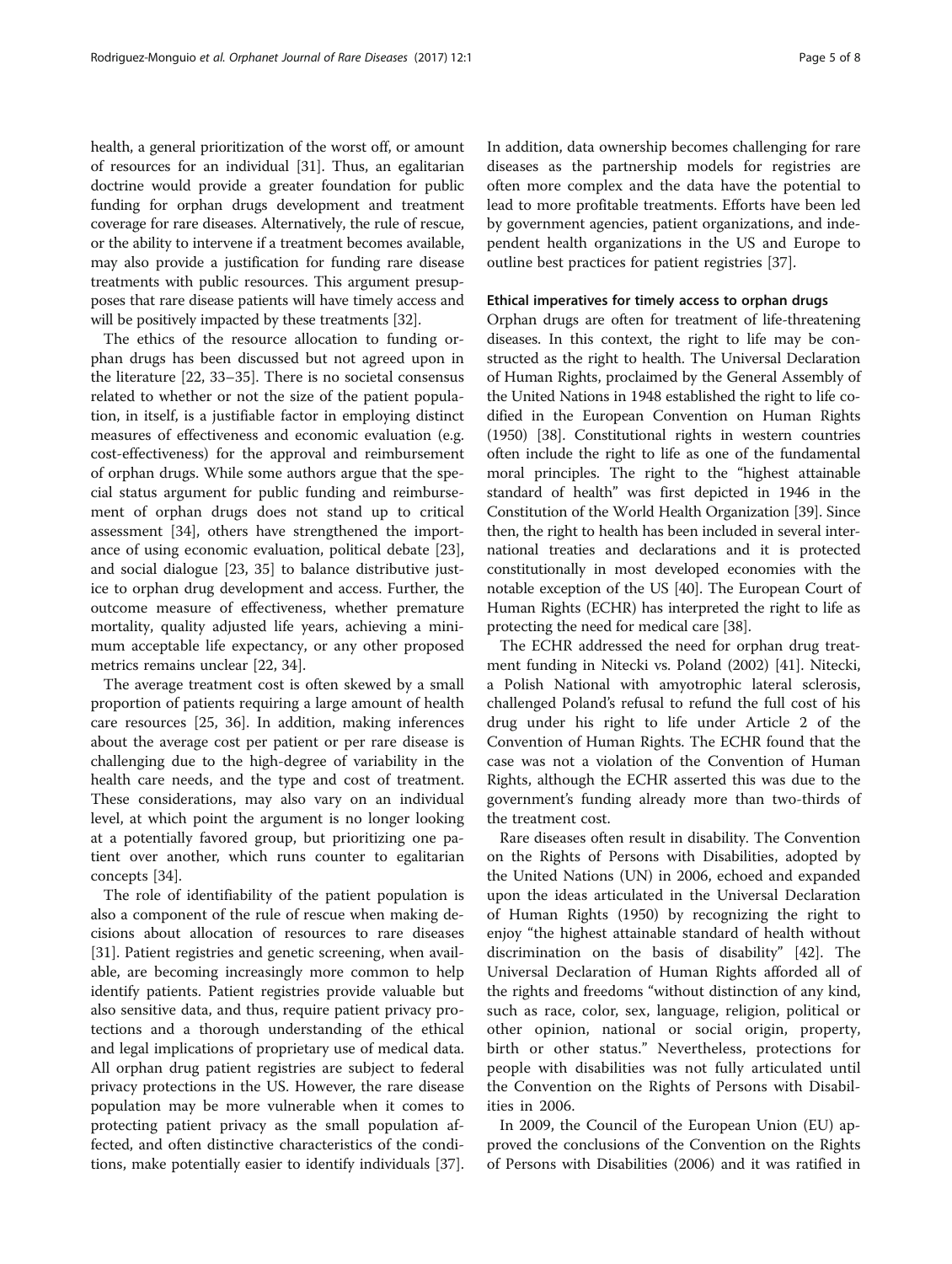2011 [\[43](#page-7-0)]. EU country members also enacted their own regulations related to disability. Although, the US signed the Convention in 2009, Congress has yet to ratify the document [[43\]](#page-7-0). In the US, the most relevant disability legislation is the Americans with Disabilities Act (ADA) of 1990 [[44\]](#page-7-0). The ADA definition of a person with a disability is "a person who has a physical or mental impairment that substantially limits one or more major life activities, a person who has a history or record of such an impairment, or a person who is perceived by others as having such an impairment" [\[44](#page-7-0)]. Further, individuals with severe rare diseases may qualify for additional protections and access to care under the US Social Security Act [[45](#page-7-0)]. Neither of these regulations or their subsequent amendments list the conditions that are considered disabilities.

In the US, the Patient Protection and Affordable Care Act of 2010 implemented comprehensive health insurance reforms to improve health care coverage [\[46](#page-7-0)]. Although, rare diseases and orphan products are explicitly mentioned in the law, in the context of clinical trials and orphan product exclusions from other pharmaceutical sales regulation, the coverage of orphan drugs is not addressed in the Act.

Country specific court cases have led to a broad interpretation of national legislation in support of patient's rights to health care [\[47\]](#page-7-0) including treatment when no therapeutic alternative exist. Court cases may support patients' rights to health and health care in cases where clear guidelines are not codified by law and individuals are denied access to treatment. The judicial review approach focuses on challenging regulations, policies and administrative decisions related to specific patient cases that may be considered violations of the constitutional and legal framework. In  $R$  (on the application of Rogers) vs. Swindon NHS Primary Care Trust and another (2006) [[48\]](#page-7-0), for example, the England and Wales Court of Appeals found that while it would be rational to deny treatment to a lone individual, denying treatment to patients, who could all potentially benefit from the drug, was irrational. In this case, the Court of Appeals believed that by not considering the funding as an element of coverage, there was uniformity amongst all of the patients that made inconsistencies irrational. Other judicial cases also supported patient's rights to treatment as in the case of  $R$  (on the application of Otley) vs. Barking and Dagenham NHS Primary Care Trust of 2007) [\[49](#page-7-0)]. Otley suffered from colorectal cancer and she was denied treatment coverage. The Court ruled that there were no other potential drug treatments and the clinical trial results were not exhaustive to preclude the potential for drug effectiveness in her case since the drug effectiveness was based on the clinical trial for other patients in her patient cohort.

## **Discussion**

Rare disease patients and their families encounter health and financial barriers in the availability of diagnostic, prevention and treatment alternatives, coverage for existing care, general awareness in society and the healthcare system about rare diseases, and access to educational resources for their own comprehension of their condition. In spite of the increase in approvals, marketed orphan drugs address only a fraction of the large number of rare diseases and conditions that affect millions of patients' worldwide showing that the unmet needs of the rare disease patient population remain a challenge. Treatment alternatives for rare diseases are limited and health inequities are persistent; some rare diseases have several therapeutic alternatives approved and marketed; whereas, for other rare diseases, there is currently little, if any, research or investment into potential orphan drugs.

In the study period, the diseases with the highest number of FDA orphan drug approvals were hemophilia (including all types of A and B) and acute lymphoblastic leukemia. Cancer is increasingly targeted for orphan drug approvals [[17, 35](#page-7-0), [50\]](#page-7-0). This could be a trend towards more stratified medicine [\[35\]](#page-7-0) or an attempt by the industry to utilize ODA incentives to approve oncology drugs for orphan drug indications that once approved, are often used off-label [\[51](#page-7-0)].

Aligning pharmaceutical company incentives with societal budgetary constraints is necessary. Orphan drugs can be profitable even in rare diseases with very small number of patients. The increased number of orphan drug patients and faster than inflation growth in costly orphan drugs pose an economic burden for patients, public programs and private third party payers. Still, the allocation of resources to balance societal priorities has not being addressed in a comprehensive way.

Despite the legislative evidence that there is a commitment to provide a level of care to individuals with rare diseases, there is not a comprehensive moral or ethical justification for the allocation of these resources codified in our societal context. Issues of distributive justice and egalitarian principles of equitable healthcare provide some basis to treat these conditions, but as the number of conditions and treatment cost continue to grow, there are no clear ethical mandates related to how to address the long-term problem.

At the nexus of this complex regulatory, ethical, economic and clinical issue, it remains unresolved the economic incentives and ethical imperatives trade-offs in strengthening access to safe, effective and affordable treatments for patients with rare diseases. The dearth of information on the patients' health status and overall costs of rare diseases prior to patients gaining access to orphan drugs makes it challenging to assess the cost-effectiveness of orphan drugs. Thus, balancing the cost of economic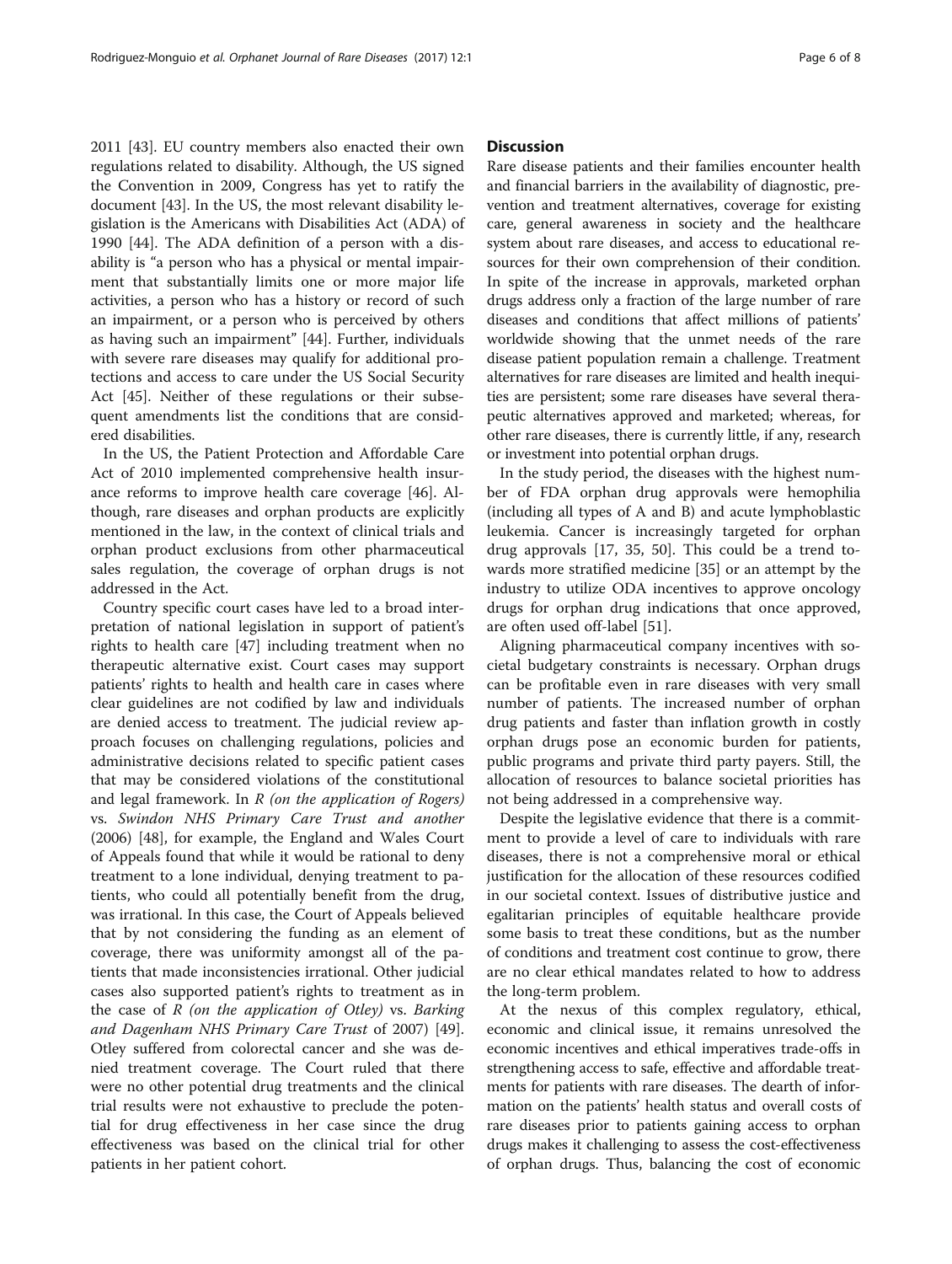<span id="page-6-0"></span>incentives for the development of orphan drugs against the overall benefits and improvements in health outcomes remains of critical importance [\[17, 23, 33, 40, 52\]](#page-7-0). Otherwise, there is a risk of aggravating market failures and perpetuating inefficiencies.

The literature has interrogated questions at the periphery of this issue and assessed the merits of the Orphan Drug Act of 1983. A robust analysis of the policy outcomes has yet to be completed, namely, there is need for empirical evidence of the orphan drug treatment costs, its effectiveness and the long-term benefits for patients and the society at large. On the other hand, the concerns related to innovation of products and equating incentives for pharmaceutical companies to the societal value of orphan drugs will continue to be a daunting policy challenge. Even if a society could agree on the societal value of orphan drugs, there are additional patient needs and treatment costs associated with individuals reaching certain, accepted upon, health status beyond the cost of a drug.

Study findings must be interpreted with caution given the heterogeneity of the drugs approved for orphan indications. Orphan designations are granted to a large number of drugs that treat rare diseases and conditions that may be very different by nature. The cost of treatment and clinical outcomes may also vary considerably across and within rare diseases. Despite these challenges orphan drugs often represent the only hope for patients and their families. Thus, the development and marketing of safe and effective treatments remains critical to address the health needs of the rare disease community.

## Conclusion

It is often difficult for those in the rare disease community to not trumpet the success of the ODA, based on the increase in the orphan drug designations and FDA approvals after 1983. However, over 30 years later, we are still using the benchmark of a  $20<sup>th</sup>$  century framework to measure our success. Advocates are reluctant to point out any flaws based on the fear of stifling innovation, but with over 6,500 diseases needing treatment, there is evidence to suggest patients' unmet health needs remains a concern and more effective incentives have to be implemented. There is an ethical imperative of addressing patients with rare diseases access to orphan drugs.

### Acknowledgements

Authors thank the insightful comments and suggestions provided by two anonymous reviewers and the editor.

### Funding

No funding was received to conduct this study.

#### Availability of data and materials

This study used de-identify, secondary data readily available at the FDA websites

#### Authors' contributions

RRM conceived the idea of conducting this study, designed the study, contributed to the data collection, analyzed and interpreted data, and drafted the manuscript. TS collaborated in the conceptualization and study design, interpretation of study findings and manuscript drafting. TS worked under the supervision of RRM. ES collaborated in the design of the study, collected, analyzed and interpreted the data, and drafted some sections of the manuscript. RRM is the guarantor of this work and, as such, had full access to all the data in the study and takes responsibility for the integrity of the data and the accuracy of the data analysis. All authors read and approved the final manuscript.

#### Competing interests

The authors declare that they have no conflict of interests.

#### Consent for publication

Not applicable.

#### Ethics approval and consent to participate Not applicable.

#### Author details

<sup>1</sup>Department of Health Promotion and Policy, School of Public Health and Health Sciences, University of Massachusetts, 322 Arnold House. 715 North Pleasant Street, Amherst, MA 01003-9304, USA. <sup>2</sup>Department of Health Promotion and Policy, School of Public Health and Health Sciences, University of Massachusetts, Amherst, 325 Arnold House. 715 North Pleasant Street, Amherst, MA 01003-9304, USA. <sup>3</sup>Department of Pharmaceutical Business and Administrative Sciences Massachusetts College of Pharmacy and Health Sciences, MCPHS University, Room W324 179 Longwood Ave, Boston, MA 02115-5804, USA. <sup>4</sup>International Center for Pharmaceutical Economics and Policy Massachusetts College of Pharmacy and Health Sciences, MCPHS University, Room W324 179 Longwood Ave, Boston, MA 02115-5804, USA. <sup>5</sup>Division of General Medicine and Primary Care, Brigham and Women's Hospital, Boston, MA, USA.

### Received: 4 October 2016 Accepted: 8 December 2016 Published online: 05 January 2017

#### References

- 1. Centers for Disease Control and Prevention. Chronic Diseases: The Leading Causes of Death and Disability in the United States. 2016. [http://www.cdc.](http://www.cdc.gov/chronicdisease/overview/index.htm) [gov/chronicdisease/overview/index.htm.](http://www.cdc.gov/chronicdisease/overview/index.htm) Accessed 14 Aug 2016.
- 2. National Institutes of Health. Genetic and Rare Disease Information Center. 2008. [http://rarediseases.info.nih.gov.](http://rarediseases.info.nih.gov/) Accessed 18 Mar 2016.
- 3. United States Congress: Rare diseases Act of 2002. Public Law 107–280.
- 4. Wastfelt M, Fadeel B, Henter JI. A journey of hope: lessons learned from
- studies on rare diseases and orphan drugs. J Intern Med. 2006;260(1):1–10. 5. Muff-Luett M, Nester CM. The Genetics of Ultra-Rare Renal Disease. J Pediatr Genet. 2016;5(1):33–42.
- 6. Putzeist M, Mantel-Teeuwisse AK, Wied CC, Hoes AW, Leufkens HG, de Vrueh RL. Drug development for exceptionally rare metabolic diseases: challenging but not impossible. Orphanet J Rare Dis. 2013;8:179.
- Miles KA, Packer C, Stevens A. Quantifying emerging drugs for very rare conditions. QGM. 2007;100(5):291–5.
- 8. Hughes DA, Tunnage B, Yeo ST. Drugs for exceptionally rare diseases: do they deserve special status for funding? QJM. 2005;98(11):829–36.
- 9. National Institute for Clinical Excellence. NICE Citizens Council Report Ultra Orphan Drugs. 2004.
- 10. Food and Drug Administration: Orphan drug regulations. 1992. Final rule. 57 Fed Register 62076 21 CFR 316.
- 11. 21 United States Code 360bb- Designation of drugs for rare diseases or conditions. 1984.
- 12. European Parliament: the Orphan Regulation. 1999. 141/2000.
- 13. Asbury CH. The Orphan Drug Act. The first 7 years. JAMA. 1991;265(7):893–7.
- 14. Haffner ME, Whitley J, Moses M. Two decades of orphan product development. Nat Rev Drug Discov. 2002;1(10):821–5.
- 15. Food and Drug Administration. Orphan Drug Designations and Approvals. [https://www.accessdata.fda.gov/scripts/opdlisting/oopd/.](https://www.accessdata.fda.gov/scripts/opdlisting/oopd/) Accessed 13 Aug 2016.